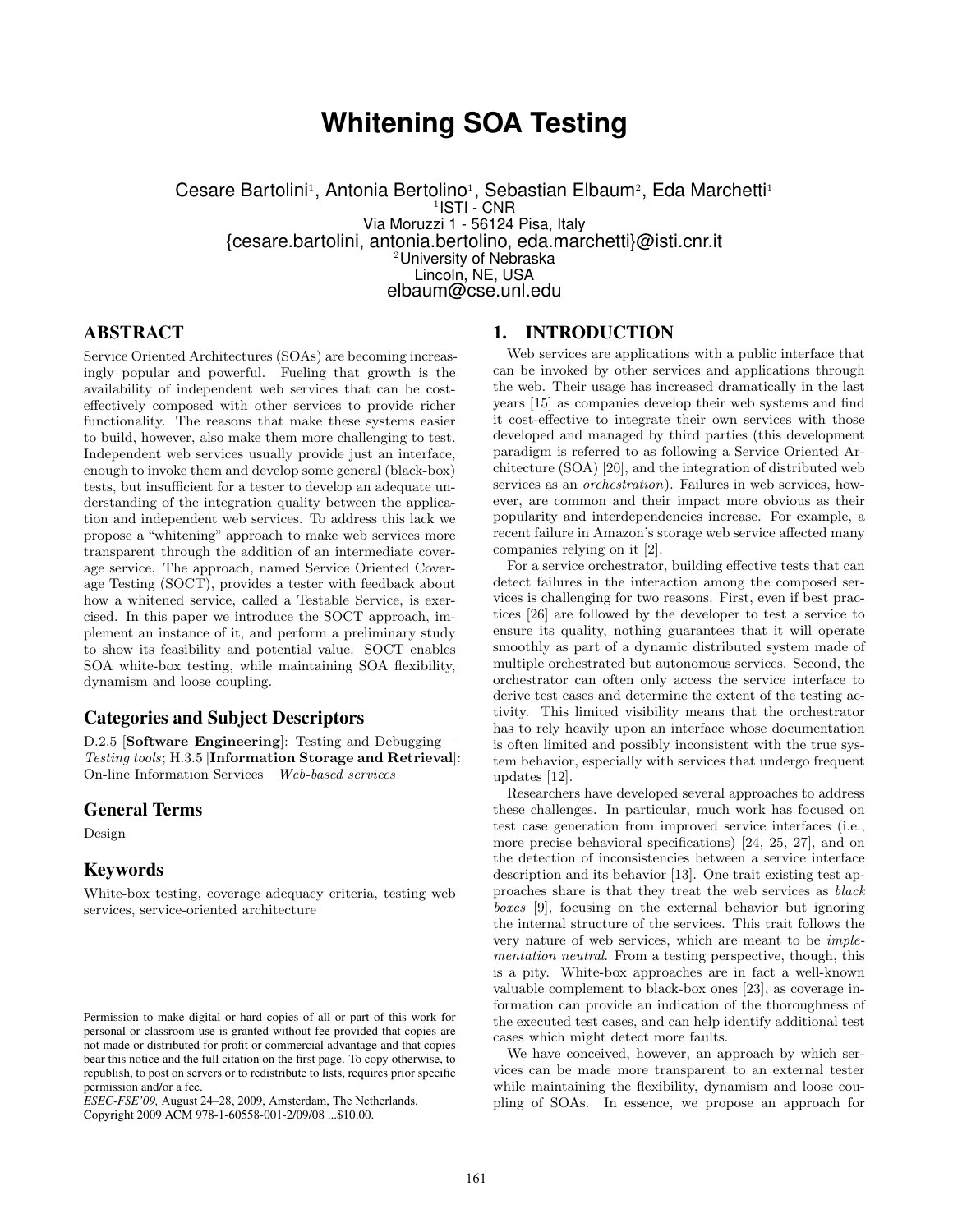"whitening" the current black-box testing approaches for SOA applications through the use of dedicated testing services that blend naturally into the existing paradigm. The approach is thus called Service Oriented Coverage Testing (SOCT). The added transparency from test whitening will increase testability, letting the application developer gain detailed feedback about how a service orchestration is exercised during validation.

This feedback can then be used by developers of orchestrations to design tests that cover more of the space of potential behavior of the third party service as it interacts with their application, to determine whether a coverage adequacy criterion that includes the third party service structure has been reached, or to detect possible updates in the implementation of third party service that may affect their application behavior. On the other end, third party service providers may be enticed to provide such extended testing interface as a way to implement continuous quality assurance checks, or may be required to do so as part of a service quality agreement.

From a broader perspective, whitening of SOA testing relies on lying down a governance framework to realize interorganization testing at the orchestration level [7]. The term governance comprehends the complex set of rules, policies, practices and responsibilities by which a complex system is controlled and administered, and it well applies to the governing of a SOA system, including its integration testing [7]. The improved testability of SOA composite applications would require the contribution and availability of all stakeholders, who should be convinced it constitutes a win-win framework. More specifically, to enable this approach we require for: 1) the developer of a provided service to instrument the code so to enable the monitoring of the execution of target program entities, 2) the testing service provider (who could coincide with the service developer) to track test execution results, and 3) the service integrator to request testing information through a standardized published web service testing interface. Note that the approach fits naturally in the service-oriented model by providing the test information as a service controlled by a service interface.

We briefly introduced SOCT in our previous work [3]. In here we further motivate the problem, define the approach, implement an instance of it, and illustrate its application in a preliminary case study. In the next section we overview the problem domain, the approach, and its main challenges. In Section 3 we define SOCT concepts, its components and possible realization scenarios. A study is illustrated in Section 4. Related work is overviewed in Section 5, while conclusions are drawn in Section 6.

## 2. MOTIVATION

Let us consider the case of a SOA developer building an Integrated Travel Reservation System (ITRS) for a Travel Agent (TA) customer. ITRS is meant to provide the TA with a single-point access to several common on-line services including flight booking and hotel reservation. The ITRS developer builds a set of services to consolidate travel information according to the TA requirements, and uses trusted Global Distribution System (GDS) service providers such as  $Sabre<sup>1</sup>$  and Travelport<sup>2</sup>, to obtain flight and hotel information.

The developer intends to diligently test the new services according to the recommended best practices for SOA testing (see, e.g., [26]). To validate the functioning of the composite SOA system, i.e., the cooperation between the newly built front-end services and the linked GDS services, the developer can choose between two (extreme and non-exclusive) options, which are referred to as off-line and on-line testing [24]. In the first case, the developer could mock the GDS services. Realizing this solution implies building and maintaining a complex test environment simulating those services. Such a solution has a high realization cost and might not be 100% reliable, not only because there may not be enough information to faithfully reproduce the behavior of the external services, but also because the latter could change without notice, making the developer's stubs obsolete.

Second, the developer could test ITRS on-line, i.e., by directly accessing the GDS services, and exercise the whole integrated system at once. A significant limitation of this alternative is that when the test session is completed, the ITRS developer will not be aware of the extent to which the GDS integration has been tested, and therefore how comprehensive the test cases have been. This lack of awareness can lead to some service elements left untested, and therefore to potential detectable problems going unnoticed (e.g., a branch that was not covered in GDS leads to the return of flight information in a format that ITRS is not currently handling and that makes it fail ungraciously) or to redundant testing effort (e.g., addition of tests that traverse paths in GDS that have been already exercised and do not add new value).

Our proposed approach, SOCT, can mitigate the limitations associated with the on-line testing activity by enabling the application of traditional white-box testing techniques to SOA applications.

# 2.1 The SOCT Approach

The envisioned testing scenario for SOCT is depicted in Figure 1. The traditional actors in SOA testing [9] are the service provider, who can test their service before deployment, and the service integrator, who has to test the orchestrated services. SOCT introduces a new stakeholder for SOA testing at the orchestration-level, a service provider called TCov who sits between the ITRS developer and the GDS service provider. Imagine the TCov provider as a trusted provider of services that deliver coverage information on GDS as it is tested by the ITRS developer.

To realize the SOCT scenario, we need for the company that provides the GDS services to instrument them (callout 1 in Figure 1) to enable the collection of coverage data, not differently from how instrumentation is normally performed for traditional white-box testing. We call the instrumented services Testable Services. As the ITRS developer invokes the GDS services during on-line testing (callout 2), coverage measures are collected from the Testable Services and are sent (callout 3) to TCov, which will then be responsible to process the information and make it available to the ITRS developer as a service (callout 4).

This coverage information can help the ITRS developer to: 1) become aware of when an adequacy criterion is reached, 2) maintain an existing test suite by identifying tests worth adding to cover untested behavior including GDS or to drop

<sup>1</sup>http://www.sabre-holdings.com/

<sup>2</sup>http://www.travelport.com/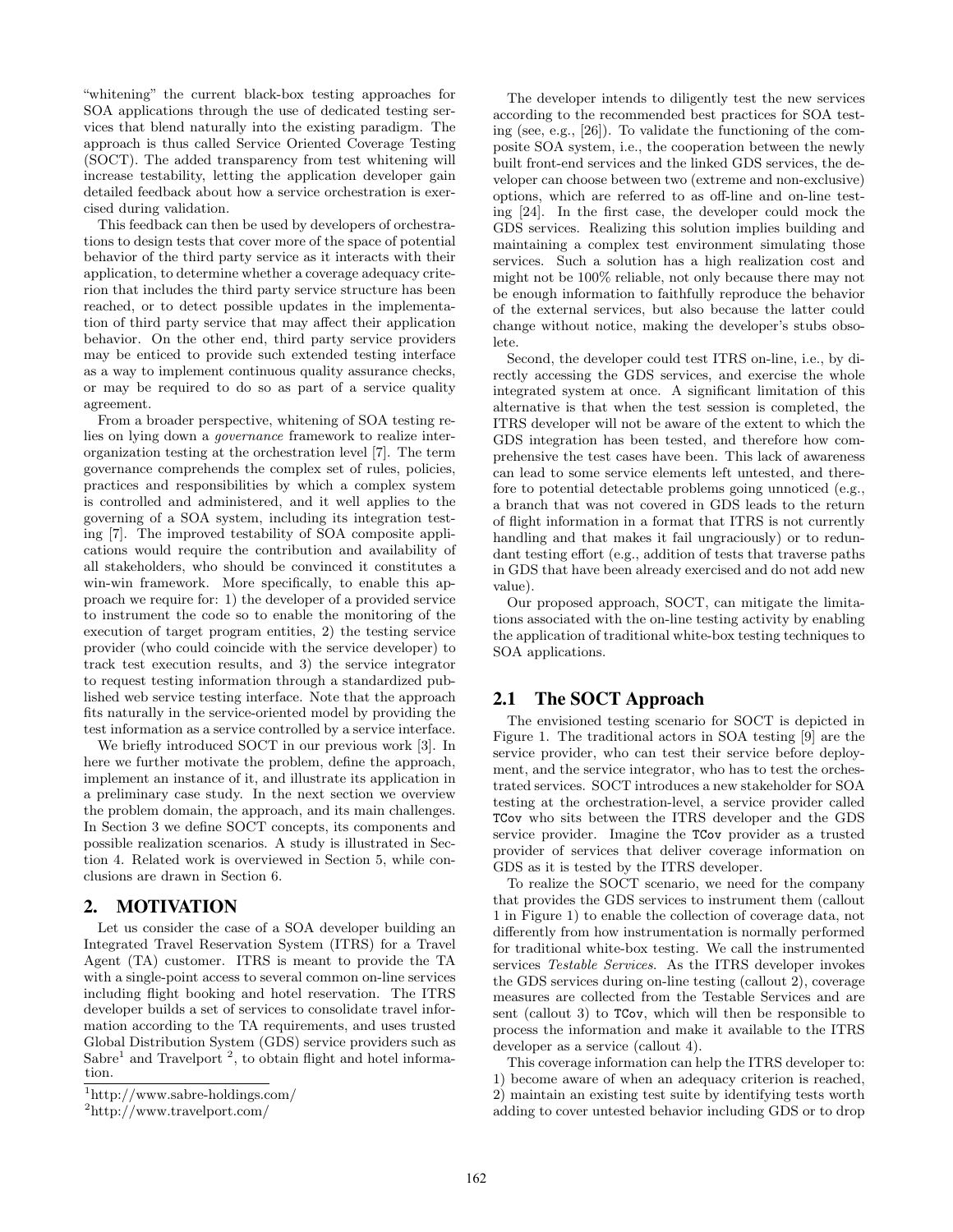

Figure 1: Scenario of SOCT approach.

tests that are exercising the same activity, 3) detect faults that arise from unexercised cases pinpointed by the coverage information, and 4) detect unexpected behavioral changes by collecting coverage information on successive versions of GDS (e.g., coverage differences between  $v_i$  and  $v_{i+1}$  reveal that the available flights information is partitioned in smaller packages and now requires multiple service requests).

It is obvious that any means to reveal more of the structure of a service will increase testability. What is novel about SOCT is how it achieves that increase while the loose coupling and late binding typical of the technology are kept untouched. Furthermore, by decoupling instrumentation (performed by the GDS service provider before deployment) and testing (carried on subsequently by ITRS-like developers) they can both evolve independently as long as the service interface remains the same. Of course, the coverage information collected on a previous implementation of a service will also become obsolete is the service evolves, but as said above the SOCT approach allows for (re)collecting coverage information in a new test session, without any need for changing the SOCT test infrastructure. Still, putting the approach to work does not come without challenges.

## 2.2 Challenges

The first challenge is how to define a general notion of coverage so that it can be valuable to the ITRS developer. SOCT will be able to work with the wide range of traditional coverage metrics (e.g., control-flow or data-flow, performed at intra-procedural and inter-procedural levels) as long as the Testable Services support its collection. Using those coverage measures to determine the extent of the testing activity, however, may prove fruitless. In our example, we note that the GDS provider under test may offer a variety of services from hotel booking, to flight reservation, to whole tours. If ITRS only invokes a part of the airplane reservation functionality, the coverage measures reported will be precise from the GDS perspective but of limited use for the ITRS developer to determine the degree of completeness of the testing effort (they will underestimate the extent of coverage respective to the functionality utilized by ITRS). Clearly, a definition of an upper bound for the coverage space is

needed. In this work we develop the notion of relative coverage, that is, coverage that takes into consideration how the service is used by the client. In particular, we propose a relative coverage metric that identifies the potential coverage space by using a reachability analysis rooted in the used functionality (i.e., the relevant service operations).

The second challenge is to define an infrastructure that is rich enough to support the testing effort but simple enough to put into practice. For example, the ITRS developer will be interested in obtaining coverage information not just on one test with a service invocation but on a test suite involving multiple service invocations, which implies that the TCov interface must include capabilities to define a Testing Session. Such infrastructure should enable the ITRS developer to initiate a Testing Session through TCov, invoke the GDS services, and then close the Testing Session and retrieve the coverage measures for that session from TCov. In this work we define, implement, and assess the TCov service interface with such facilities. Another related infrastructure requirement is a coverage collection mechanism that can support the concurrent execution of multiple independent clients. Traditional coverage collection is meant to assess one test suite. However, popular web services are used concurrently by many clients, so there will be a need to compartmentalize the collection of coverage information on a clients basis, which has implications for the Testable Services and TCov.

The *third challenge* is to understand the tradeoffs associated with the introduction of SOCT at the organization and business levels. Behind the technical implementation, a governance framework for SOCT must be defined. For the service provider, implementing SOCT implies costs for instrumenting a service, running an instrumented service and communicating with TCov, which increases the risk of revealing intellectual property. For the ITRS developer it may imply paying for an additional service or a service overhead to obtain coverage information. But there are several degrees of freedom in these implications. For example, if TCov becomes a part of the service provider itself, or if having Testable Services becomes a competitive advantage, then the tradeoffs change. In this work we start exploring such variations in the context of SOCT, by identifying two alternative business flows.

## 3. DEFINING SOCT

In this section we first define the concepts supporting SOCT and then explain how we address the above outlined challenges.

## 3.1 SOCT Conceptual Definition

There are three main SOCT stakeholders: a service provider, called the Testable Service; a service integrator, called the SOCT Tester; and a coverage services provider, called TCov. Figure 2 provides a high level view of the interactions between these stakeholders. The SOCT Tester initiates the process by launching a Testing Session on the Testable Service. The Tester then receives a unique test session identifier SID and can start launching test cases on the Testable Service. The Testable Service can then collect the coverage information for SID and log it by invoking TCov. The Tester can retrieve the coverage information by invoking TCov.

Note that the SOCT approach is independent of the mechanisms used to generate the test cases and it is orthogonal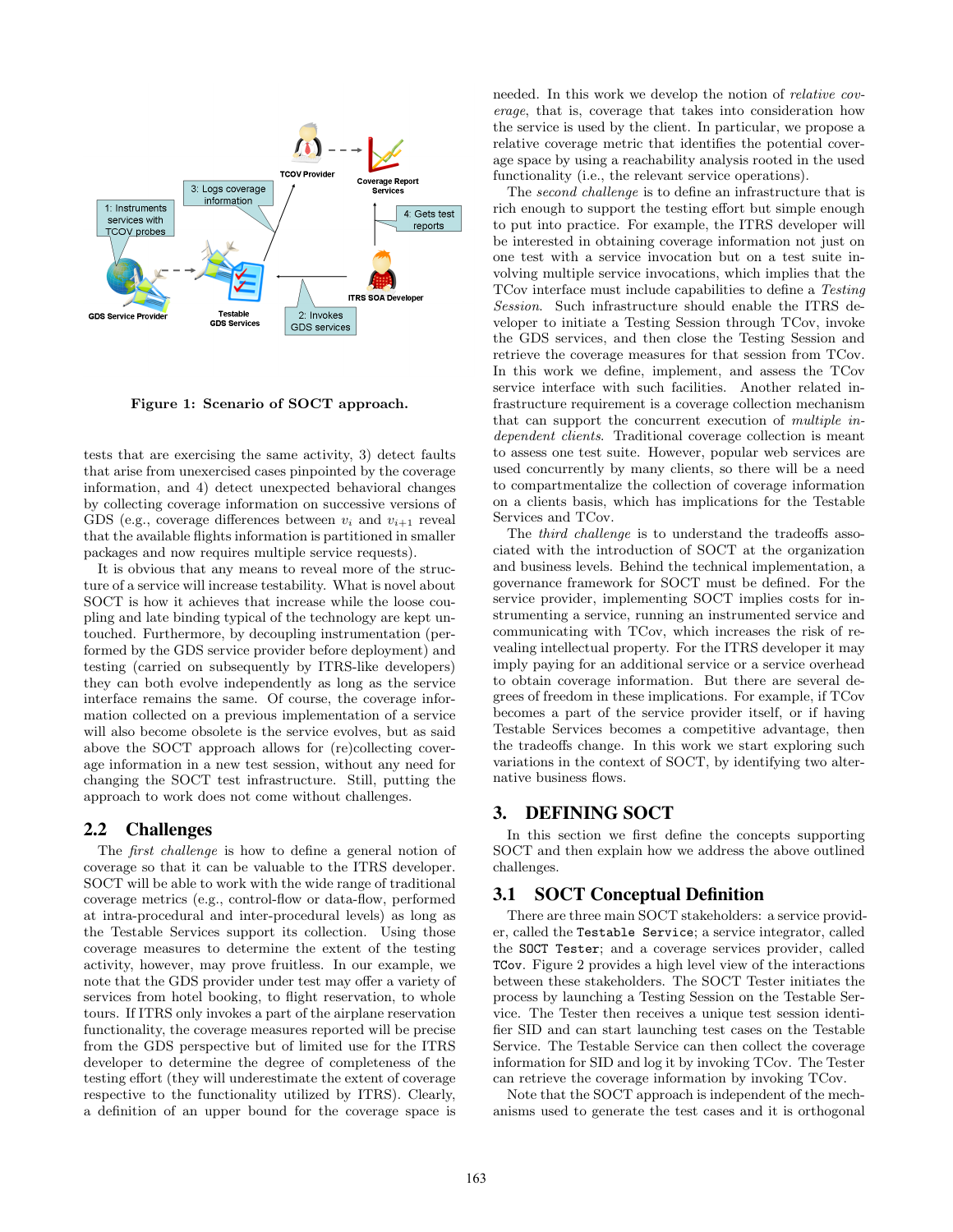to failure data collection. SOCT is only concerned with providing coverage information to the tester while keeping implementation neutrality.

In the rest of this section we define the concepts in Figure 2 in more detail. We start by describing the stakeholders more precisely.

DEFINITION 1. A Testable Service is a web service opportunely instrumented to collect coverage information and accessible through a WSDL interface that includes basic operations to enable testing data collection.

DEFINITION 2. A SOCT Tester is a service developer or integrator providing composite services who launches test cases and specific operations on a Testable Service.

DEFINITION 3. TCov is an organization that deploys and maintains a set of web services supporting coverage collection and reporting through a predefined WSDL interface. The Coverage Collecting Services  $(CCS)$  in  $TCov$  are invoked by the Testable Service to log coverage information. The Coverage Reporting Services (CRS) in TCov are invoked by the SOCT Tester to obtain coverage measures.





Two other basic but unique concepts that we need to define are Testing Session and instrumentation Probes.

DEFINITION 4.  $A$  (SOCT) Testing Session is a bounded set of interactions between the SOCT Tester and the Testable Service for which coverage information is collected. The bounds are defined by two operations: 1) start sets the environment parameters necessary for measuring coverage, and 2) stop restores the initial conditions. Each Testing Session is assigned a unique Testing Session identifier, SID.

The start and stop operations are executed by the SOCT Tester. Test cases executed between these two operations belong to one Testing Session. The SID of a Testing Session is assigned by either TCov or the Testable Service depending on the implemented scenario of interaction (further discussed in Section 3.4).

As previously alluded to and as with any coverage testing approach, SOCT requires code instrumentation in the form of probes in order to monitor the execution of target program entities.

DEFINITION 5. Probes are additional instructions inserted at targeted locations in a Testable Service to enable coverage data collection according to a specific coverage criterion.

Three aspects make SOCT probes different from traditional probes:

- the ones located at return points will be service invocations to Tcov to log the collected coverage data;
- they can measure coverage separately for concurrent Testing Sessions (initiated by one or multiple testers);
- they can be bounded by the Test Scope (see Section 3.2 below) to tailor coverage measures to a specific client.

#### 3.2 SOCT Challenge 1: Reporting Meaningful Coverage

In conventional coverage measurement the coverage domain is determined by the analysis of the target program. For example, to compute the coverage domain to report statement coverage, the number of program statements is counted. A similar computation of the coverage domain to characterize how a SOCT Tester utilizes a Testable Service will often result in a coarse over-approximation as testers commonly exercise a limited and specific part of a Testable Service. To address this problem we refine the coverage domain in order to produce more meaningful coverage measures.

We start such refinement by explicitly specifying the subset of the service's operations that are relevant to the tester, which we define as the Test Scope. More specifically:

DEFINITION 6. The Test Scope of a Testing Session consists of a (sub)set of relevant WSDL operations of the Testable Service.

We foresee different ways in which a Test Scope can be set, depending on by whom and when it is decided which operations are relevant for coverage testing purposes. A Test Scope could be explicitly defined by the SOCT Tester by communicating to the TCov Provider the list of operations to be monitored. Alternatively, the Test Scope can be dynamically defined at run-time by solely considering the operations actually invoked by the tester during a session.

We can now refine the coverage domain relative to the Test Scope.

DEFINITION 7. Given a Testable Service with a specified Test Scope, the Relative Coverage Domain is the set of service entities, associated with a specified coverage criterion, that can be reached through invocations rooted in any of the operations included in the Test Scope.

For instance, when considering a block coverage criterion, and therefore the target entity as a block, the Relative Coverage Domain consists of the set of blocks in the Testable Service that implement the operations in the Test Scope. Reachability can be computed by analyzing the control and data flow structure of the web service. The choice of analysis will be determined by the selected coverage criteria, the analysis costs, and the precision requirements. Note that, given different test scopes, the relative coverage domain will vary.

With the refined coverage domain we can now produce a more precise measure to represent the extent to which the test suite covers the program entities of interest.

DEFINITION 8. Given  $n$ , the cardinality of a test suite Relative Coverage Domain, and k, the number of unique program entities executed by a test in the suite, the Relative Coverage Measure is  $k/n$ .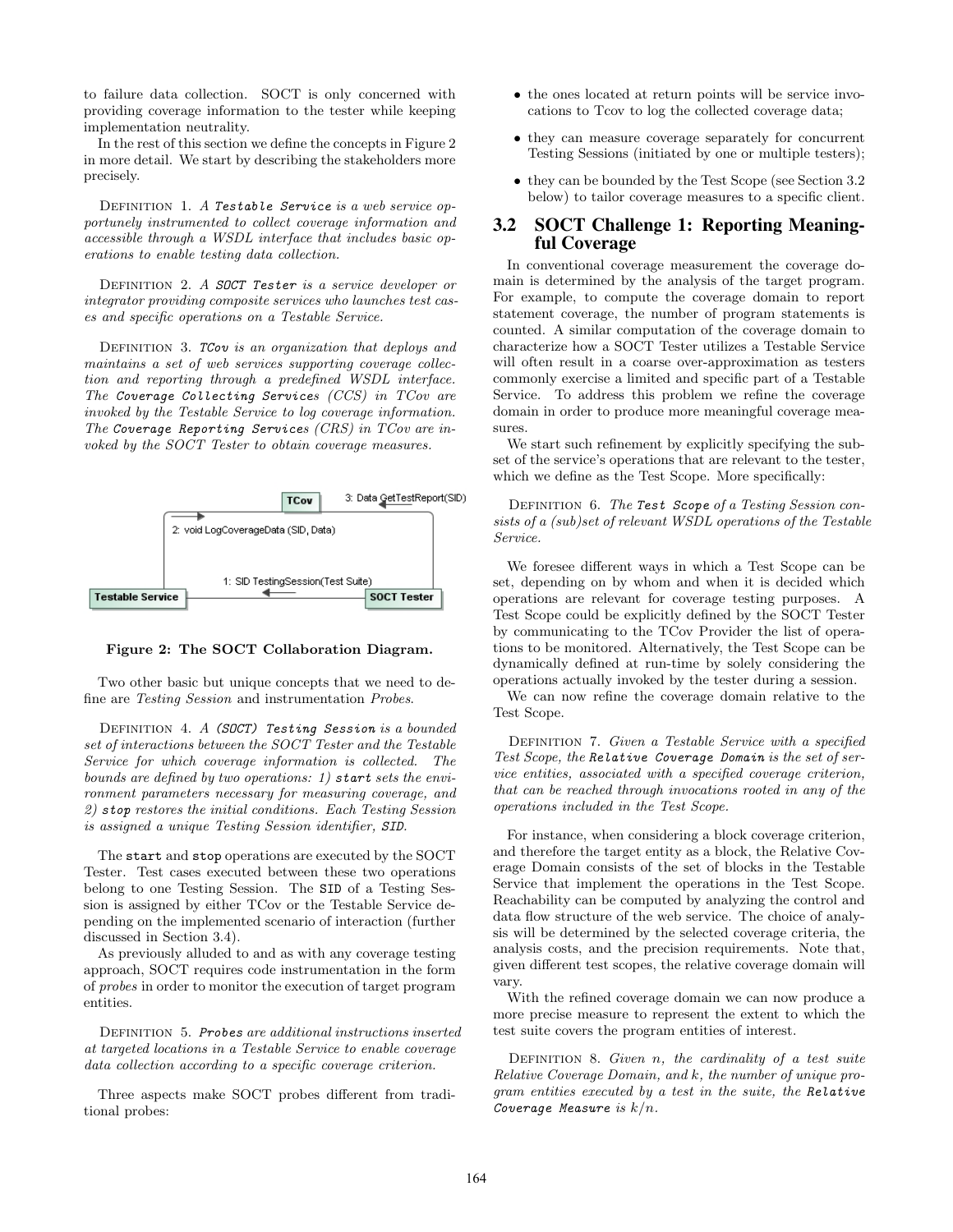## 3.3 SOCT Challenge 2: SOCT Infrastructure

In this section we provide a minimal WSDL specification of the interfaces between: Testable Service and SOCT Tester, CCS and Testable Service, and CRS and SOCT Tester.

#### *3.3.1 Testable Service and SOCT Tester*

The SOCT Tester interacts with the Testable Service to start a Testing Session, executing the test cases (which includes invoking Testable Service operations) and terminating the Testing Session. The operations that should be provided by the Testable Service include:

- SessionData startTest(): this operation initiates a Testing Session between the SOCT Tester and the Testable Service. The SessionData returned to the SOCT tester contains the unique ID of the opened Testing Session (SID) and the URI of the CRS service;
- void stopTest(): this operation ends the current Testing Session, invalidating further use of SID.

#### *3.3.2 CCS and Testable Service*

The Testable Service interacts with the CCS to notify the opening and closing of a Testing Session, to log the cardinality of the Relative Coverage Domain, and to provide coverage data information. Figure 3 shows the operations that should be included by the CCS service and, for each operation, it shows the input and output messages in the first column, the composing part in the second column, and either the part type (displayed with two dashes in a rectangle) or its element (displayed with an e in a square) in the third column.

| <b>O</b> TCov-CCS  |                                       |                        |  |  |
|--------------------|---------------------------------------|------------------------|--|--|
| ※ startTest        |                                       |                        |  |  |
| tinput⊜            | $\mathbb F$ sessionID                 | <b>e</b> SessionID     |  |  |
| ∜] output          | $\mathbb F$ url                       | $\Box$ anyURI          |  |  |
| ※ opCoverageDomain |                                       |                        |  |  |
|                    | sessionID<br>F                        | <b>e</b> SessionID     |  |  |
| tinput⊅            | operationID<br>F                      | <b>e</b> OperationID   |  |  |
|                    | numEntities<br>F                      | <b>e</b> NumBlocksType |  |  |
| <b>J</b> output    | r<br>output<br><b>e</b> EmptyResponse |                        |  |  |
| ※ coveredEntities  |                                       |                        |  |  |
| tinput⊅            | sessionID<br>$\mathbb{R}^n$           | <b>e</b> SessionID     |  |  |
|                    | operationID<br>F                      | <b>e</b> OperationID   |  |  |
|                    | entityList<br>₽                       | <b>e</b> BlockList     |  |  |
| <b>I</b> output    | F<br>output                           | <b>e</b> EmptyResponse |  |  |
| ※ operationEnd     |                                       |                        |  |  |
| t)input            | sessionID<br>F                        | <b>e</b> SessionID     |  |  |
|                    | operationID<br>F                      | <b>e</b> OperationID   |  |  |
| ∜] output          | output<br>☞                           | <b>e</b> EmptyResponse |  |  |
| ※ stopTest         |                                       |                        |  |  |
| input              | $F$ sessionID                         | <b>e</b> SessionID     |  |  |
| ∜] output          | output<br>$\mathbf{r}$                | <b>e</b> EmptyResponse |  |  |

Figure 3: Basic CCS WSDL.

• URI startTest(SID): this operation communicates the opening of a Testing Session between the SOCT Tester and the Testable Service. The URI returned to the Testable Service is the URI of the CRS service. This piece of information must be sent to the Testable Service so that it can pass it on to the SOCT Tester who will use it to retrieve the coverage information from TCov.

- void opCoverageDomain(SID, OID, numEntities): this operation communicates to the CCS the cardinality of the Relative Coverage Domain for a specific operation (OID is the unique operation identifier) and the number of entities (numEntities) reachable from OID;
- void coveredEntities(SID, OID, entityList): this operation communicates to the CCS the list of entities covered during the execution of the operation OID. In particular, entityList contains the entity identifiers executed during the operation. Note that the entity identifiers are assigned by the Testable Service and are only required to be consistent within a testing session.
- void operationEnd(SID, OID): this operation is the counterpart of opCoverageDomain, and is used to communicate to TCov that the current operation has reached its conclusion.
- void stopTest(): this operation communicates the end of a Testing Session.

#### *3.3.3 CRS and SOCT Tester*

The SOCT Tester interacts with the CRS to obtain the coverage information collected. The operation that should be included by the CRS are:

- void setTestScope(SID, operationList): it enables the tester to bound the scope of the Testing Session. It requires the SID and the list of operations (operationList);
- PercentageData coverageMeasure(SID): this operation returns PercentageData which includes the achieved coverage and the list of operations executed during the Testing Session.

## 3.4 SOCT Challenge 3: Understanding the **Tradeoffs**

Having settled the main concepts of the SOCT approach, we now describe the potential flow of interactions in two likely scenarios that illustrate the range of applicability of the approach, depending on who is the stakeholder that assigns to a TCov provider the supervising responsibility.

In the first scenario, which we illustrate in Figure 4, a contract is established between the Testable Service (TS) provider and a TCov service provider. The justification may be that the TS provider has to show that they have taken diligent care for making the offered services monitorable. The contract between TS and TCov is long-term, and implies that every system integrator using TS services will interact with the same TCov service, without having to choose between several possible providers. The coverage measures of TS will always be performed by the one and only contracted TCov, and the SOCT Tester will only need to use one TS interface to start the coverage collection. In such a scenario the binding with TCov can be static, and the general procedure works as follows: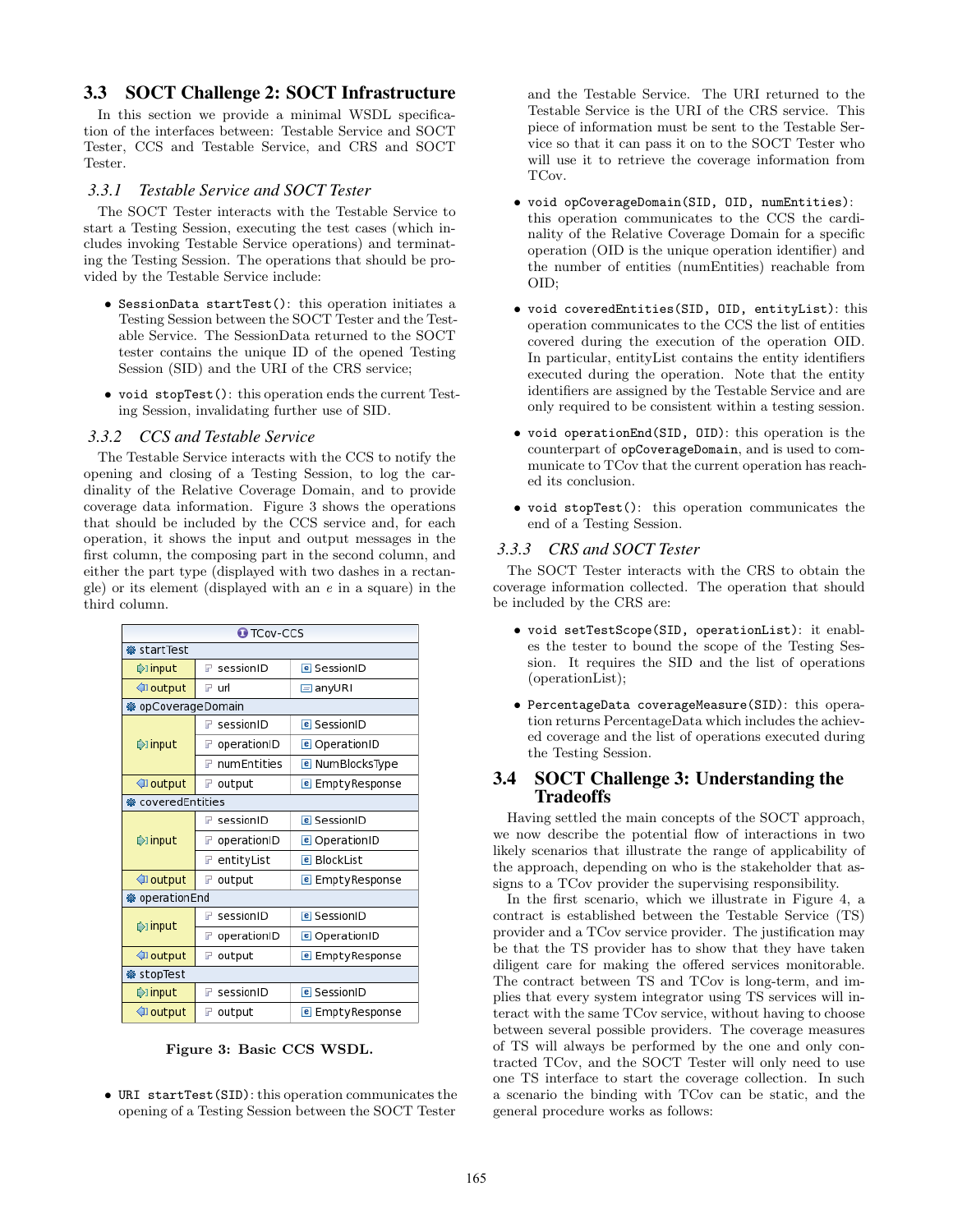

Figure 4: A scenario of interaction among SOCT stakeholders.

- 1. the SOCT Tester invokes a startTest operation on TS.
- 2. TS generates a Testing Session identifier (SID), and sends a reply to the SOCT Tester which contains this information, both as a SOAP variable and as a cookie. The former will be used later by the SOCT Tester to query the CRS, while the latter is the cookie which will be used onward for every communication between the SOCT Tester and the Testable Service, until the end of the Testing Session;
- 3. the SOCT Tester will make invocations to the operations defined in the TS WSDL. Every SOAP invocation (which is contained in the payload of an HTTP request) will contain the cookie in the HTTP header, so the probes can retrieve this information and send it to TCov as part of the logging data;
- 4. the SOCT Tester can then invoke TCov, sending the SID along, to retrieve the coverage measures related to its Testing Session;
- 5. when finished, the SOCT Tester will invoke a stopTest operation on TS, and TS will reply by invalidating the cookie (which will expire anyway after a given time).

This is relatively simply communication protocol, in which the SID must be used in the communication between the SOCT Tester and TCov only to retrieve the coverage data.

Apart from this, the SID is only used in the background (in the HTTP header) as the communication between the SOCT Tester and TS occurs. Also, this solution does not prevent the existence of a contract between TCov and the SOCT Tester, which might be required at the time coverage measures are requested.

The second scenario is slightly more complex because there is no contract, or previous agreement, between TS and TCov. In this scenario there are a number of TCov providers, and the choice of using one or another is up to the SOCT Tester. Therefore, the handshake must not start between TS and the SOCT Tester but between the latter and TCov. This second scenario stresses the point that the interest in obtaining coverage measures rests on the SOCT Tester.

- 1. the SOCT Tester invokes an init operation on TCov, specifying which service will be tested;
- 2. TCov generates a SID and sends it (as a SOAP response) to the SOCT Tester;
- 3. the SOCT Tester invokes a startTest operation on TS, passing two arguments: the SID and the URL of the selected TCov;
- 4. TS binds its probes to the URL given by the SOCT Tester; this binding is valid only for this SOCT Tester, since another Testing Session might be bound to another TCov provider. Additionally, it sends a reply to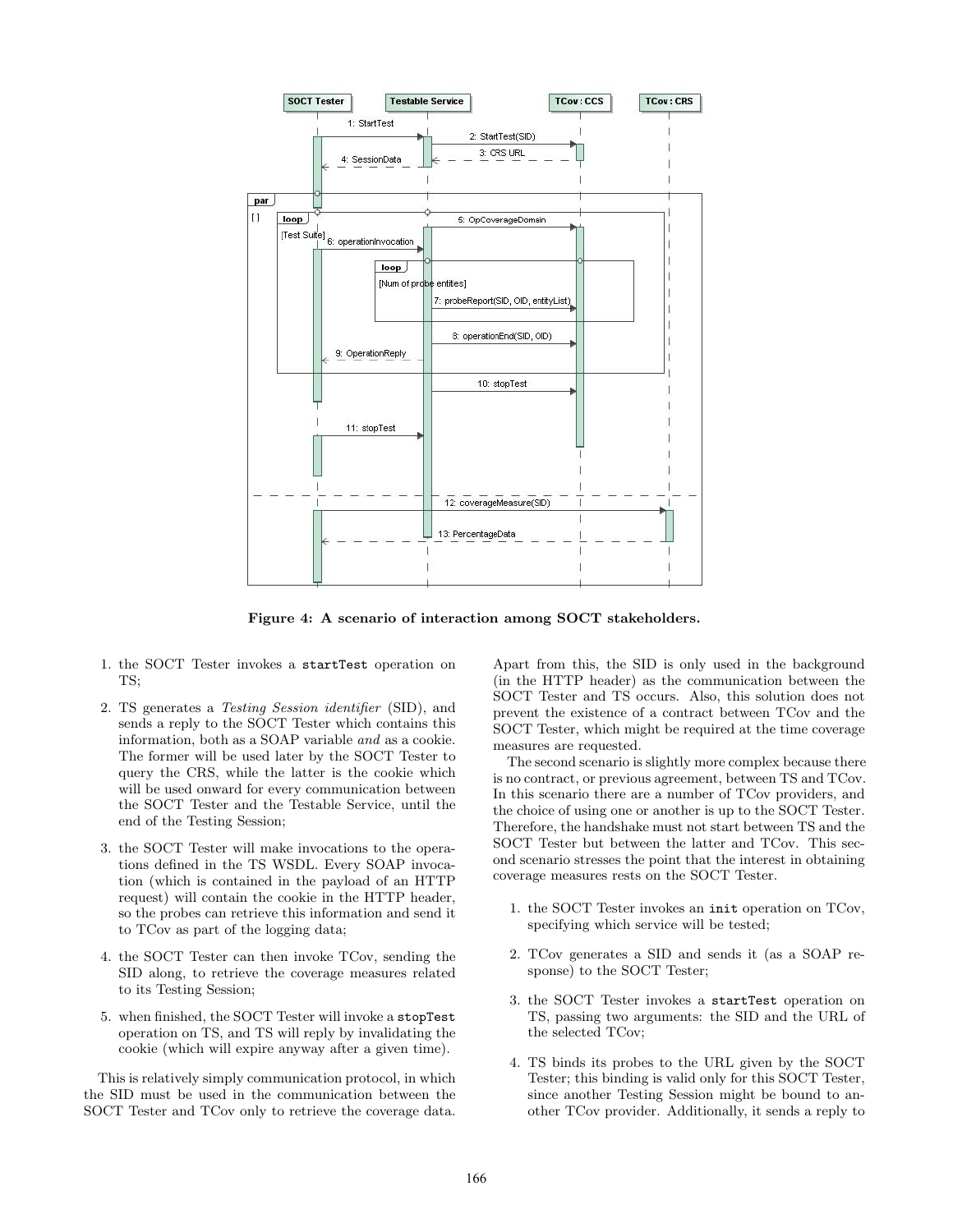the SOCT Tester, packing the SID in a cookie associated to its own domain. This allows the SOCT Tester to send the cookie on every subsequent SOAP request to TS;

- 5. the TCov Tester invokes the normal TS operations, and the coverage data is logged onto the selected TCov service;
- 6. when finished, the stopTest operation is invoked on TS, and TS invalidates the cookie;
- 7. the SOCT Tester requests the coverage measures using the SID generated by TCov.

These two possible flows expose different business models behind the SOCT approach. Implementing the approach requires in fact not only to address technical issues (as those discussed in Sections 3.2 and 3.3), but as importantly also to agree on organizational and business-oriented tradeoffs, in particular concerning who is willing to push (and pay) for whitening SOA testing. As illustrated by the two alternative flows of interaction, the latter issue can impact the technical implementation as it affects the SOCT process flow. More important, these are just two scenarios of many potential ones involving SOCT.

## 4. EXPLORATORY STUDY

In this section we share our experience in instantiating and utilizing SOCT to support white-box testing of an independent web service provided by our collaborators. Our instantiation is compliant with the WSDL described in Section 3.3, it follows the protocol described in the first scenario of Section 3.4 (shown in Figure 4), and the testing scope is defined by the Tester through the setTestScope operation defined in Section 3.3.1.

### 4.1 Study setup

Our collaboration with the Italian company Codices aims to facilitate the testing of their platform,  $PICASSO<sup>3</sup>$ , which aims to support interoperability among health-related applications by translating to and from HL7-V3 standard [16]. Details of the collaboration work between CNR and Codices can be found in [22].

The current testing status, presented in Figure 5(a), for testing PICASSO requires some manual work for coordinating the activities of an input generator tool, called TAXI, and the execution of the interoperability platform. In particular, the TAXI [6] tool is used to automatically derive a set of XML instances conforming to a given XML Schema. Switching to a more automated system such as the one depicted in Figure 5(b) could improve the testing efficiency and reduce costs. In this case the manual activity is replaced with two web services: Test Manager, which coordinates the test case generation and execution between PICASSO and TAXI; and XML Database Manager, which handles the XML database where testing inputs are stored and queried by the Test Manager.

So, we set out to build a Test Manager web service which employs a third party web service for data management,



(a) Current testing environment.



(b) Testing environment under development.

#### Figure 5: The testing environment for PICASSO.

and we use our SOCT approach in the process. For the external service we selected XMLIndexer, a publicly available service from the D4Science project [1]. XMLIndexer is a complex entity, made up of three different WSDL interfaces to be used in concert: XMLIndexerFactory, GCUBEDaix, and WSDaix.

A single operation in XMLIndexerFactory is the starting point for using the service:

a. EndpointReference createResource(string collName) for fetching a data collection. If the collection is already present in the eXist database, the operation will simply return a reference to the collection; otherwise, the collection will be created and the reference returned.

GCUBEDaix provides a set of operations shown in Figure 6. However, due to space limitations, we are not going to describe in detail all the operations, but only those which have actually been used in the next section:

- b1. void addElement(string docName, string content) for adding an element into a data collection;
- b2. string[] executeXPath(string xpath) for selecting elements, or parts thereof, in a collection;
- b3. void remove(void) completely deletes a collection and its content from the eXist database;
- b4. int documentCount(void) for counting the elements of a collection.

WSDaix is similar to GCUBEDaix. However, its definition is presently a work in progress, and in the current version a single operation is implemented: int document-Count(void), which counts the elements in a collection.

For the purpose of this study then, we are the SOCT Tester developing the Test Manager, whereas the service provided by D4Science takes the role of the Testable Service. With the consensus and the assistance of the D4Science developers, the operations for communicating with the TCov service, as specified in Section 3.3, have been integrated into the XMLIndexerFactory WSDL. For the study, the implementation of the web service has been properly instrumented to collect block coverage information.

<sup>3</sup>PICASSO is an acronym from the Italian "Piattaforma per l'Interoperabilità e la Cooperazione Applicativa nelle Strutture Sanitarie ed Ospedaliere".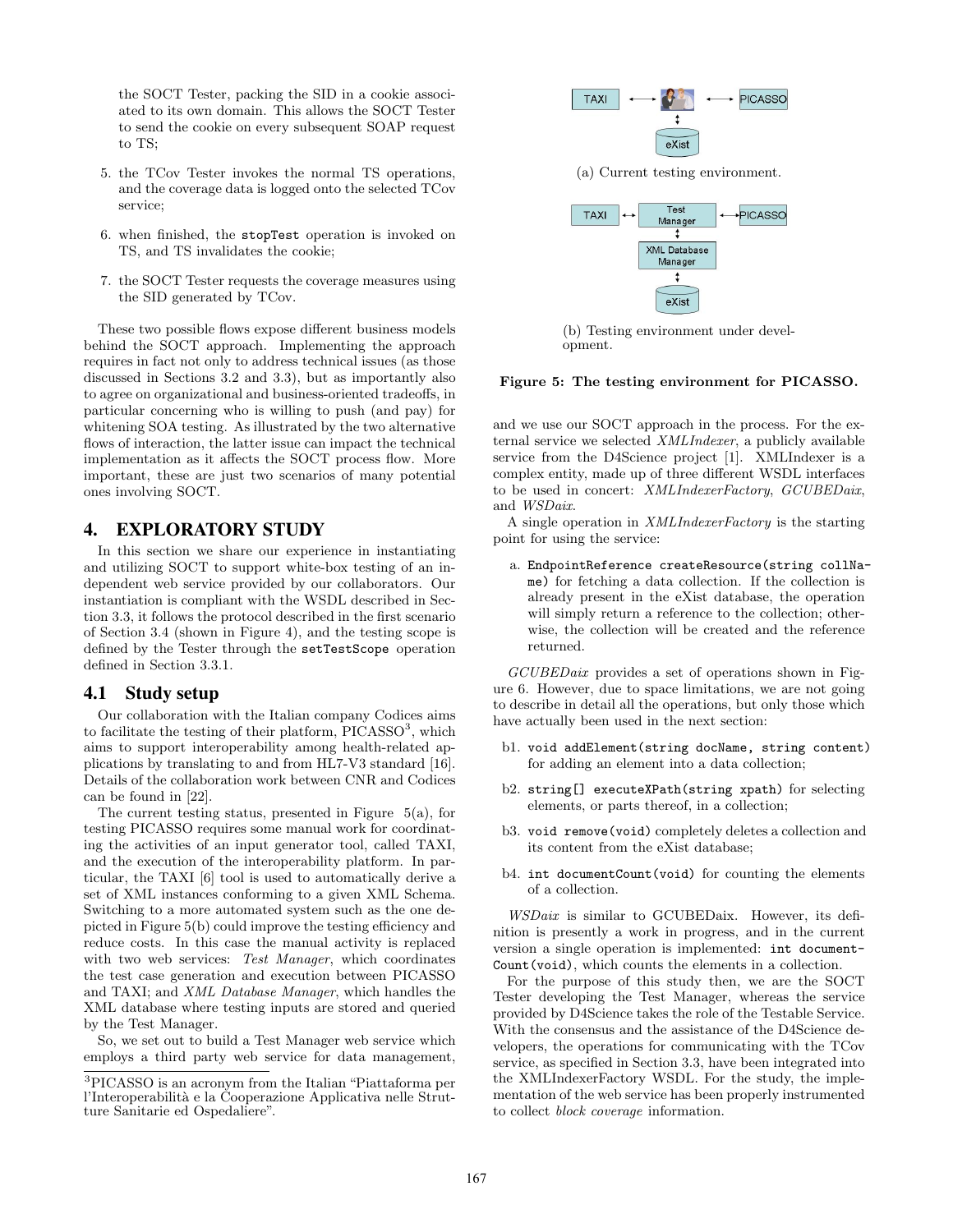|                        | GCUBEDaixPortType |                           |  |  |  |
|------------------------|-------------------|---------------------------|--|--|--|
| · addElement           |                   |                           |  |  |  |
| t) input               | $F$ request       | e addElementRequest       |  |  |  |
| <b>I</b> output        | $F$ response      | e addElementResponse      |  |  |  |
|                        | · executeXPath    |                           |  |  |  |
| <b>Dinput</b>          | $F$ request       | e executeXPathRequest     |  |  |  |
| <b>I</b> output        | $F$ response      | e executeXPathResponse    |  |  |  |
| ※ removeElement        |                   |                           |  |  |  |
| input)                 | $F$ request       | e removeElementRequest    |  |  |  |
| <b>I</b> output        | $F$ response      | e removeElementResponse   |  |  |  |
| addElementRS           |                   |                           |  |  |  |
| $\triangleright$ input | $F$ request       | e addElementRSRequest     |  |  |  |
| <b>I</b> output        | $F$ response      | e addElementRSResponse    |  |  |  |
| ※ executeXPathRS       |                   |                           |  |  |  |
| <b>Dinput</b>          | $F$ request       | e executeXPathRSRequest   |  |  |  |
| <b>I</b> output        | response          | e executeXPathRSResponse  |  |  |  |
| ※ executeXQuery        |                   |                           |  |  |  |
| <b>Dinput</b>          | $F$ request       | e executeXQueryRequest    |  |  |  |
| <b>I</b> output        | $F$ response      | e executeXQueryResponse   |  |  |  |
| ※ executeXQueryRS      |                   |                           |  |  |  |
| $\triangleright$ input | $F$ request       | e executeXQueryRSRequest  |  |  |  |
| <b>I</b> output        | $F$ response      | e executeXQueryRSResponse |  |  |  |
| ※ remove               |                   |                           |  |  |  |
| <b>Dinput</b>          | $F$ request       | e removeRequest           |  |  |  |
| <b>I</b> output        | $F$ response      | e removeResponse          |  |  |  |
| · documentCount        |                   |                           |  |  |  |
| <b>Dinput</b>          | $F$ request       | e document Count Request  |  |  |  |
| <b>I</b> output        | $F$ response      | e documentCountResponse   |  |  |  |

Figure 6: WSDL of the GCUBEDaix service.

## 4.2 Preliminary results

In the rest of this section we focus exclusively on the point of view of the SOCT Tester. We established a series of activities operating on the XML Database Manager:

- create several XML instance collections corresponding to the three different data formats exchanged between healthcare organizations;
- search within a collection for instances having specific element values. For instance, the selection of all the instances having the value "Pisa" as province within the HL7-V3 collection;
- update a collection adding further XML instances;
- delete a collection and its contents:
- count the elements in a collection.

These actions have been then translated into a test suite, whose scope (with respect to the operations of XMLIndexer) comprises the operations labeled as  $a$  and the full set of  $b$ presented in Section 4.1. The test suite consists of the test cases described in Table 1.

We launched a Testing Session among Test Manager and XMLIndexer, and used TCov to collect and report the coverage obtained after the execution of each test case. Table 2 shows the results obtained. The first column lists the tests described above. The second column shows the accumulated number of blocks covered, and the third one reports the corresponding relative coverage. The fourth column displays

|     | Table 1: Test cases in the test suite            |
|-----|--------------------------------------------------|
| T1  | create a collection with one element             |
| T2  | delete a collection                              |
| T3  | search for non-existing data within a collection |
| T4  | search in a non-existing collection              |
| T5. | create different collections                     |
| T6  | add an already-existing document to a collection |
| T7  | delete a non-existing collection                 |

which XMLIndexer operations are used by each test case. These three pieces of information are provided by TCov. The last column shows the coverage obtained without taking Test Scope analysis into account. The reported absolute coverage is based on the total number of blocks (185) within the whole set of operations in the XMLIndexer service.

|  | Table 2: Incremental coverage results |  |  |
|--|---------------------------------------|--|--|
|--|---------------------------------------|--|--|

| Test            | <b>Blocks</b> | Coverage | Covered ops | Abs. coverage |
|-----------------|---------------|----------|-------------|---------------|
| T1              | 68            | 50.37%   | a, b1, b4   | $36.76\%$     |
| T2              | 72            | 53.33%   | a, b3       | 38.92%        |
| T3              | 78            | 57.78%   | a, b2       | 42.16%        |
| T <sub>4</sub>  | 78            | 57.78%   | a, b2       | 42.16\%       |
| T5              | 79            | 58.52%   | a, b1, b4   | 42.70%        |
| T6              | 79            | 58.52\%  | a, b1, b4   | 42.70%        |
| T7              | 79            | 58.52\%  | a, b3       | 42.70\%       |
| <b>T8</b>       | 79            | 58.52%   | a, b2       | $42.70\%$     |
| T9              | 79            | 58.52%   | a, b2       | 42.70%        |
| T10             | 80            | 59.26\%  | a, b2       | 43.24\%       |
| T <sub>11</sub> | 80            | 59.26%   | a, b1       | 43.24%        |
| T <sub>12</sub> | 80            | 59.26%   | a, b2       | 43.24\%       |
| T13             | 80            | 59.26%   | a, b3       | 43.24\%       |

Even in the limited setting where the study is conducted we can make some interesting observations. First and foremost, TCov enabled the collection of coverage information without breaking the underlying principles of SOA. A SOCT Tester looking at these results would be in a position to assess, for example, whether additional testing effort is paying off. In our setting we observe that if testing resources are tight, T4 could be considered a small contributor over T3 as it does not increase coverage and exercises the same operations; the same can be said for other tests that might be assigned a lower priority in the future. When the coverage does not increase, a tester also gets a hint that it is time to vary the input selection.

In our case, we realized after T7 that we had omitted to test the XMLIndexer invocations for robustness against wrong input parameters. Developing these simple additional tests increased the coverage to 59.26% (43.24% absolute). A SOCT Tester would also be able to determine whether sufficient coverage was achieved and the relative coverage measures are clearly useful in that regard. Even though XMLIndexer is a rather small service with many functions shared among the operations, scoping is able to provide a more precise coverage estimate that turns out to be 16% higher at the end of the session.

For completeness, after carrying out the study, we performed an inspection on the XMLIndexer service code with our collaborators to understand the reasons that limited coverage to the current values. The inspection reveals that many blocks are part of catch blocks that the Test Manager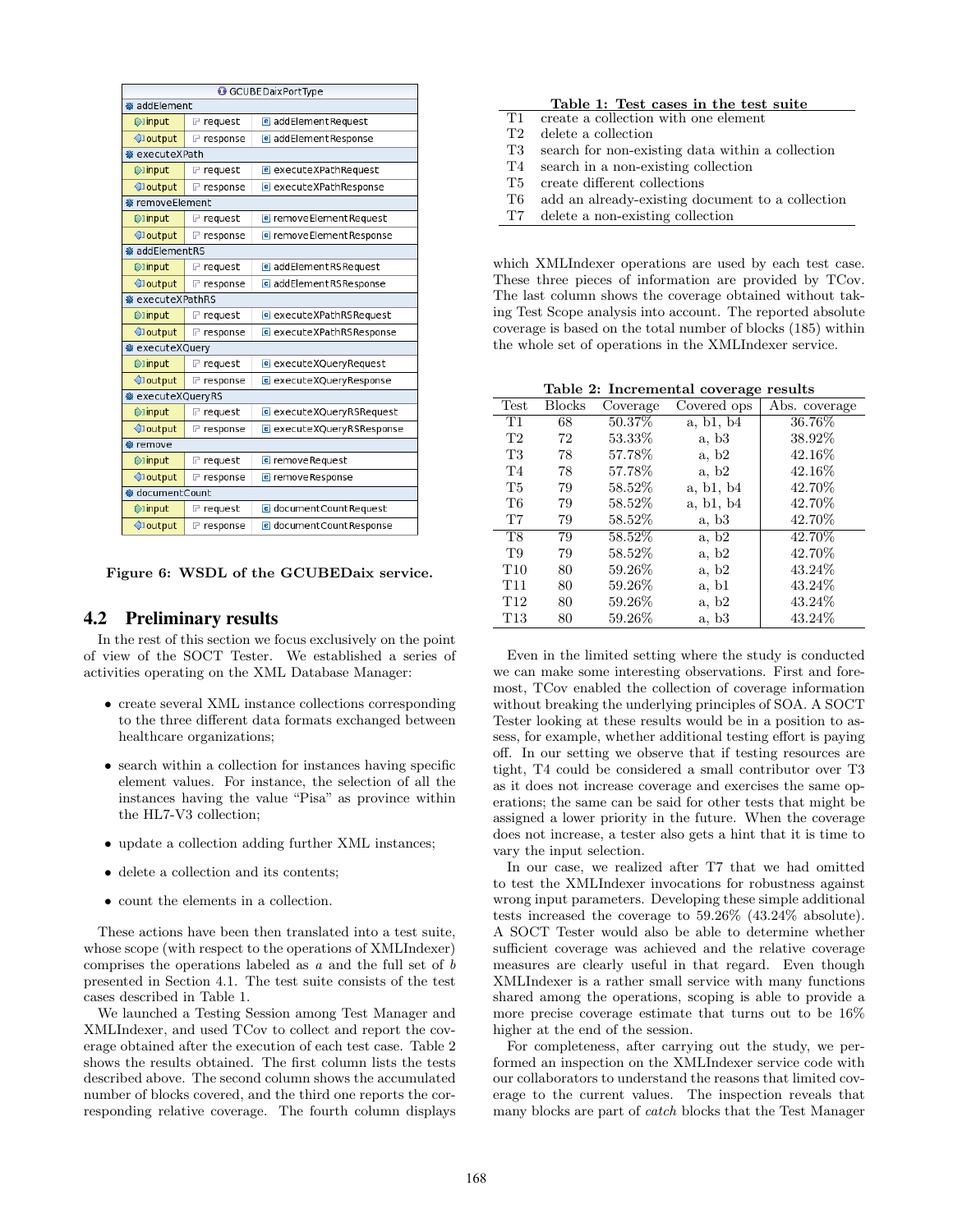is unlikely to throw except under very specific cases that will be hard to discover without access to the service source code. This does not take value away from the collected coverage information but rather puts in evidence the need for SOCT and TS to provide further visibility and control in some cases. For example, under our circumstances, it would be helpful if XMLIndexer would allow us to adjust the coverage criteria to ignore exceptional blocks or would provide suggestions for inputs that would reach the missing entities.

#### 5. RELATED WORK

In this paper we have introduced the SOCT approach for enabling white-box SOA testing. The topic of web service testing is actively researched, and several approaches have been proposed, as recently surveyed in [9]. We focus in particular on SOA testing at the integration level, i.e., we address the need of testing a composition of services that might have been developed by independent organizations. The issues encountered in testing a composition of services are investigated in [8], distinguishing between testing of orchestrations and of choreographies.

Today, the de facto standard for service orchestration is the Business Process Execution Language (BPEL) [21]. Several authors have leveraged the BPEL code for SOA testing. Although different approaches have been devised, the essential common basis in BPEL-based testing is that variants of a control flow diagram are abstracted and paths over this diagram are used to guide test generation or to assess BPEL coverage (see, e.g., [28, 29]). Others (including authors of this paper) have also proposed to exploit BPEL data-flow information [19, 4].

Anyhow, so far, all existing approaches to SOA testing test the services invoked in a composition as black-boxes. Indeed, the shared view -before SOCT- is that for SOA integrators "a service is just an interface, and this hinders the use of traditional white-box coverage approaches"[9]. To the best of our knowledge, SOCT is the very first attempt to circumvent such a vision by revising and adapting a notion of code coverage testing within the service-oriented paradigm.

The need to enhance black-box testing with coverage information of tested services is also recognized in [17], where "grey-box testing" is introduced. The BPELTester tool is presented, that extends the above cited BPEL-based test approach [29]. Test case design is driven by the BPEL paths; the approach is grey-box in that, after test execution, the produced test traces are collected and analysed against the BPEL paths. Discrepancies are exploited essentially for regression testing purposes, i.e., to prevent misalignment due to unforeseen service changes and detect need for re-test. The work thus addresses some of the concerns tackled by SOCT, however the two approaches make different assumptions. Certainly the assumption of BPELTester that the integrator can access and analyse service execution traces breaks the loose coupling between service provider and service user. This is a constituent principle of SOA, which we seek to maintain through the TCov actor.

The idea of leveraging service execution traces is pursued also in [5]. Similarly to SOCT, this work extends SOA with observation capabilities by introducing an "Observer" stakeholder into the ESOA (Extended SOA) framework. ESOA however does so for a different goal than SOCT: while we introduce TCov to monitor code coverage, in ESOA services are monitored (passive testing) against a state-model. In SOCT we do not assume the availability of additional information for testing purposes.

Finally, SOCT is aimed at enabling the derivation of coverage measures in testing of service compositions, but it is not concerned with how the test cases should be derived. Therefore, the SOCT approach should be integrated with methodologies for test case generation. In literature, different proposals provide strategies for test case generation, such as [11] which relies on Genetic Algorithms, the above cited BPEL-based approaches [28, 14, 10, 19, 4, 18], others that apply Model-based Testing [24, 25]. All these and many others not cited here for space limitations could be seen as complementary to SOCT, and could indeed be made more effective if enhanced with coverage information.

### 6. CONCLUSIONS AND FUTURE WORK

In this paper we have introduced SOCT, an approach that whitens SOA testing. The approach overcomes what is apparently a contradiction in terms: it empowers a service integrator to obtain coverage information on an invoked external web service without breaking the implementation neutrality of the latter, which is one of SOA founding principles. Such an attainment is possible if the service provider is willing to instrument their services so that users accessing them for testing purposes can monitor the execution of the service program entities. Based on such premises, the approach naturally fits the service-oriented paradigm as test coverage information is collected and retrieved through dedicated service interfaces. We have hereby defined the approach, implemented an instance of it, and performed a preliminary study to show its feasibility and potential value.

We are aware of the commitments required to put SOCT into practice. It requires, for example, for service developers to instrument their services, reveal program information, and incorporate additional services for external testing, all of which imply additional resources. On the other hand, we believe that our approach radically changes the way SOA testing has been conceived so far, opening the way to a whole new range of opportunities and instruments for making services more transparent and, in the end, more trustworthy.

In the future, we plan to extend this work in several ways. First, we plan to perform a larger scale study in collaboration with the D4Science community and other industrial collaborators to obtain a better understanding of the cost, performance and overall impact on the quality of the service, and potential benefits of SOCT. The setting of such study may include more and larger orchestrated services, tests prepared by engineers using their process and tools, and multiple testers working concurrently to validate a service. We note that the results obtained in this paper set the stage for such costly study. Second, we want to refine several aspects of the SOCT instantiation such as those associated with the estimation of the coverage domain, the realization of the relative coverage notion through various reachability analyses exposing different tradeoffs, and the efficient collection of coverage information where we can leverage a large body of existing work on minimizing the overhead caused by instrumentation probes.

## Acknowledgements

This work was partially supported by the  $\mathrm{TAS}^3$  Project (EU FP7 IP No. 216287), and by the Italian MIUR Project D-